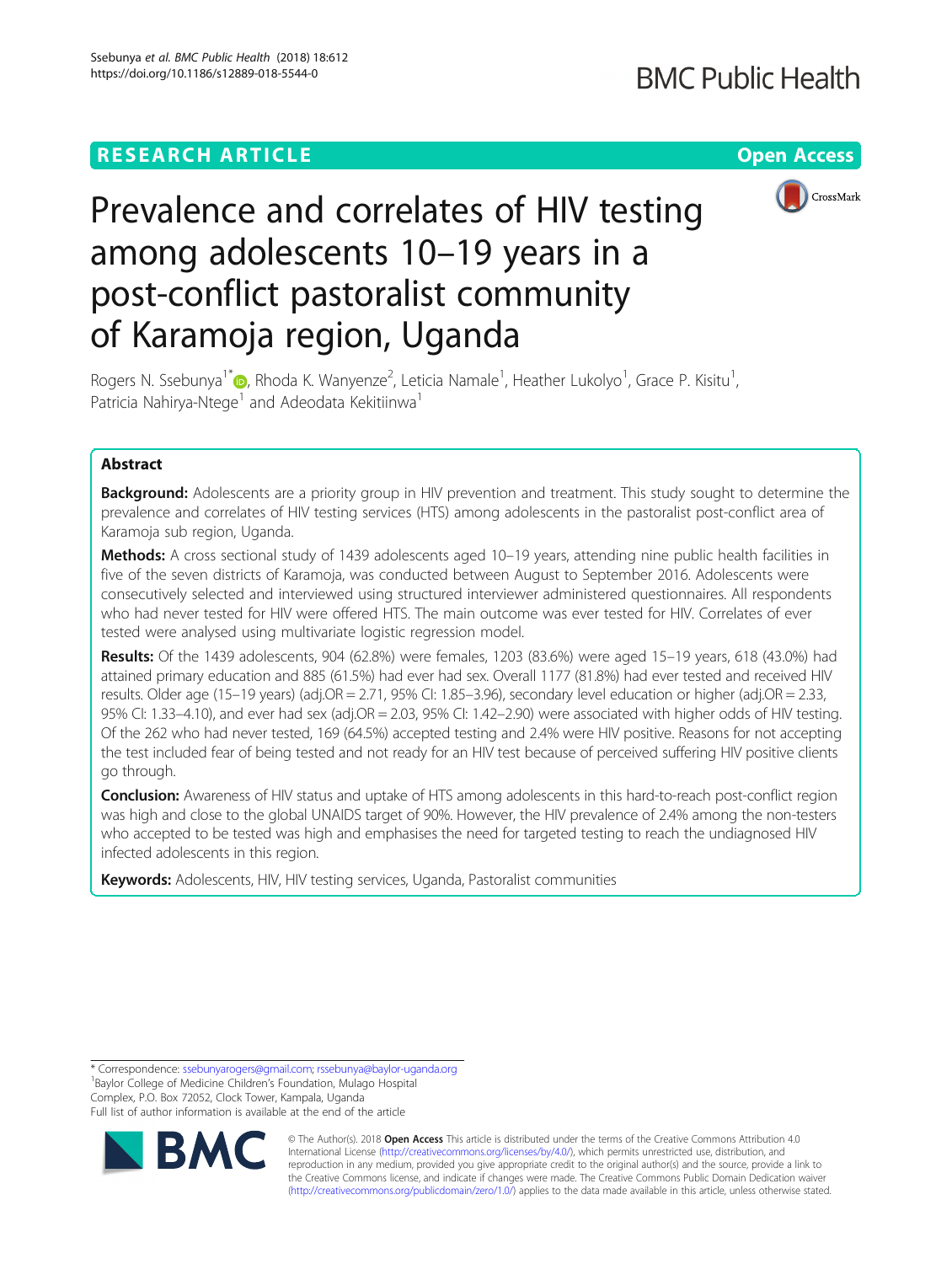# Background

Adolescents and young people are a critical focus population in HIV prevention and treatment and particularly important in the attainment of the global targets towards elimination of HIV/AIDS by 2030. According to the 2016 UNICEF data, 670,000 out of 2.1 million (31.9%) new infections by 2015 were among young people aged 15–24 years— these included 250,000 infections among adolescents  $15-19$  years  $\begin{bmatrix} 1, 2 \end{bmatrix}$  $\begin{bmatrix} 1, 2 \end{bmatrix}$  $\begin{bmatrix} 1, 2 \end{bmatrix}$  $\begin{bmatrix} 1, 2 \end{bmatrix}$  $\begin{bmatrix} 1, 2 \end{bmatrix}$ . New HIV infections among adolescents in sub Saharan Africa are not declining as quickly as among other age groups [\[3\]](#page-6-0). Adolescent females and young women aged 15–24 years are at a higher risk of HIV infection, contributing 25% of all new infections among adults in sub-Saharan Africa in 2015 [[4\]](#page-6-0). Similar trends have been documented regarding AIDS-related mortality especially in sub-Saharan Africa where access to HIV testing, care and treatment services by young people is still a challenge [\[2](#page-6-0), [3\]](#page-6-0). Every hour, 26 adolescents get infected, with close to 2 million living with HIV worldwide. This is compounded by low HIVrelated knowledge—only 26% of the girls and 32% of the boys 15–19 years in sub-Saharan Africa know how HIV is transmitted and how it can be prevented [[5\]](#page-6-0). Adolescents in hard to reach post-conflict and pastoralist communities where access to health care services including HIV testing services is limited are probably more disadvantaged. Such settings have also been linked to increased vulnerability to HIV and high-risk sexual behaviours [[6](#page-6-0)–[9\]](#page-6-0).

Prevention of HIV transmission and acquisition among adolescents amidst multiple challenges including peer pressure, sense of invincibility and physiological changes calls for multi-dimensional interventions. HIV testing is a window for all HIV related care and treatment services and an essential step in achieving "the UNAIDS 90–90-90 targets". However, globally only 35% of young people were aware of their HIV status in 2015 [[10\]](#page-6-0). In sub-Saharan Africa, only 13% of the female and 9% of the male adolescents had ever tested for HIV and received their results in the last 12 months [[1](#page-6-0)].

Awareness of HIV status and uptake of HIV Testing Services (HTS) varies considerably across different settings [[11](#page-6-0)–[13](#page-6-0)]. In a study in Malawi, HTS uptake ranged from 16.9% among the poor to 25.4% among individuals in the higher wealth quartile [[14\]](#page-6-0) while elsewhere uptake ranged from 27% to over 76.5% [[15](#page-6-0)–[18](#page-6-0)]. In Uganda, overall uptake of HTS among adolescents is less than 20%, however the reasons behind this low uptake are not well documented. Determinants of HTS uptake include age, education level, and willingness to disclose HIV results [\[19](#page-6-0), [20](#page-6-0)]. Despite the variability in testing coverage, there is limited documentation of HIV prevalence and uptake of HTS among adolescents 10–19 years in remote, pastoralist, or post-conflict settings. A few of the studies that have elicited HTS uptake in post conflict communities in Uganda were among a small sample of youths 15–35 years [[21\]](#page-6-0), among children and adolescents (0-18 years) receiving mental health care services [[22\]](#page-6-0), and among refugees  $\geq 20$  years [[23\]](#page-6-0). In a survey conducted in 2016 in Karamoja, HTS uptake among young people was 61.7% [\[24](#page-6-0)], however, the determinants of uptake were not highlighted. Additionally an understanding of the influence of contextual issues on HTS uptake for example; cultural transitions from isolation and fear from cattle raids to stability, urbanisation, and increased HIV/AIDS awareness provides an impetus for this study. The study therefore aimed to determine the prevalence and correlates of HIV testing among adolescents 10–19 years receiving primary health care services in a pastoralist and post-conflict region of Karamoja in Uganda. Adolescents who had never tested were offered HTS and the uptake as well as the reasons for refusal to test documented.

# **Methods**

# Study setting and population

Karamoja sub-region is located in the north eastern part of Uganda and is occupied by a pastoralist community that is dependent on animals for survival and security. In this setting, males do much of the animal rearing while females do the housework. This society has over the years had conflicts with other tribal neighbourhoods fighting for land, water and animals, a practice that has of recent stabilised when the government initiated a disarmament program and provided other logistical and humanitarian support in terms of food, shelter, health care and education. According to the 2011 Uganda AIDS indicator survey, general population HIV prevalence in Karamoja was 3.5% [[25](#page-6-0)]—prevalence among female adolescents 15–24 years was 3.5% compared to 2.6% in their male peers [[26](#page-7-0)]. The UNICEF annual report of 2013 showed Karamoja lagging behind compared to western Uganda and Acholi regions regarding access to HTS and antiretroviral therapy (ART) for prevention of mother to child transmission (PMTCT) [\[27](#page-7-0)].

# Study design, sample size and sampling

This was a cross-sectional survey involving 1439 adolescents (10–19 years) receiving primary health care services at the outpatient department (OPD) and maternal child health (MCH) clinics at public health facilities between August to September 2016. Bennett's sample size formula [\[28\]](#page-7-0) was used considering health facilities as the clusters and expected daily number of adolescents attending the facilities estimated at 140. Since the coverage of HIV testing among adolescents in this region was not known at the time of planning this study, a conservative prevalence of 50% and a design effect of 2.0 were used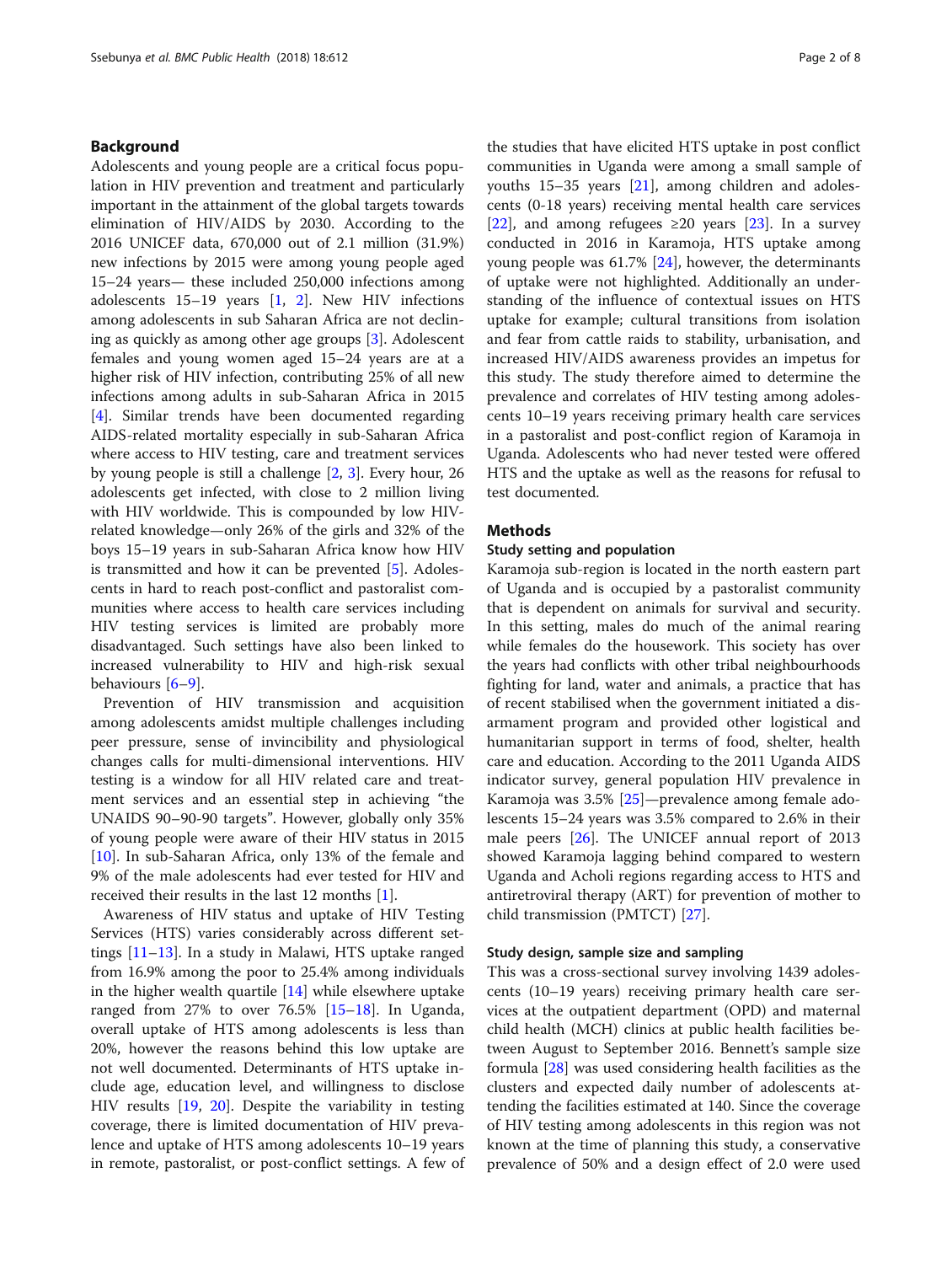to yield a minimum sample size of 1375 participants from nine clusters. The highest volume facilities within the region—facilities that contributed 80% of all OPD attendance for adolescents in the previous year were sampled. The 80% mark was chosen to allow adequate representation of the districts and facilities within the region to be included in the study. The 9 facilities were located in five of the seven districts in the sub-region. The number of adolescents to be interviewed at each of these nine facilities was then determined using probability proportional to size (PPS), based on the numbers of adolescents who sought HTS in the prior quarter (April–June 2016) before data collection. Within each facility, adolescents were consecutively sampled until the required number per facility was obtained. All adolescents were approached for participation irrespective of their reason for coming to the facility.

# Data collection procedures

Ethical approval for this study was obtained from Makerere University School of Biomedical Sciences Higher Degree Research and Ethics Committee (SBSREC) and the Uganda National Council for Science and Technology (UNCST) before data collection. Additionally, permission was sought from district and health facility heads. After the selection, adolescents were screened for eligibility. Written informed parental or guardian consent and assent were obtained from adolescents < 18 years while those  $\geq 18$  years consented before enrolment into the study. Adolescents < 18 years who came to these facilities without a guardian or parent were advised to come back with a parent/guardian who could consent on their behalf. Parents/guardians and the adolescents were informed that the study included an assessment of knowledge and access to HIV services and that some would be offered an HIV test and tested if they accepted to do so. Respondents were interviewed by trained research assistants using semi-structure questionnaires and a modified HIV knowledge tool. All respondents were asked if they had ever tested for HIV and received their results. Those who had never tested where asked if they would like to be tested for HIV. Those who accepted were linked to the HTS sites within the health facilities.

Based on the institutional policies, all research assistants signed a confidentiality agreement before data collection to ensure confidentiality of respondent's results. Those who refused to test for HIV were asked for the reasons, and these were documented through open ended questions. All questionnaires were checked by field supervisors, for quality control. On a daily basis, the completed questionnaires were collected by a regional supervisor who kept them locked in an office. Data was entered into an access database, cleaned from spreadsheets. The reasons for refusal to test for HIV among those who had never tested were also coded and entered into the database. Clean data was exported to Stata statistical software version 13.0 for analysis.

# Variables measurements

Data collected included; adolescents' socio-demographic characteristics, HIV testing and receipt of results, knowledge of HIV prevention and transmission, knowledge of partner's HIV status, engagement in high-risk sexual behaviours, history of having children, ever had sex, and use of substances or drugs. The main outcome in this study was "ever tested" for HIV which was coded as 1 for "Yes" and 0 for "No". Independent variables included; socio-demographic characteristics like sex, age group, marital status, HIV knowledge (Yes = 1, No = 0), engaging in high-risk sexual behaviours (Yes = 1, No = 0), and use of drugs or other illicit substances (Yes =  $1$ ,  $No = 0$ ). Sex was coded as (Female = 1, Male = 0), Age group coded as  $(15-19 \text{ years} = 1 \text{ and } 10-14 \text{ years} = 0)$ , Ever had sex coded as (Yes = 1, No = 0), Education level coded as (Nursery = 0, Primary =  $1$ ,  $\ge$  secondary = 2). During testing for significant covariates; marital status was coded as; Never married = 0, Married/Cohabiting = 1 and Divorced/ Separated = 2. HIV sero-status of their most recent partner was coded as (Yes = 1, No = 0), while the number of children was coded as (None =  $0$ , 1–3 = 1). The HIV knowledge score was based on an aggregate score obtained by using a KQ-18 HIV questionnaire [\[29](#page-7-0)] modified to suit the cultural context for the study population. In line with other literature that considered mean and median scores for cut-off scores [[30](#page-7-0)], participants in our study who scored above or equal to the median score of 11 were considered to have adequate HIV knowledge. Adolescents were considered to have engaged in high-risk sexual behaviours if they inconsistently used a condom and either had multiple sexual partners (two or more sexual partners) or having engaged in transactional sex in the last 6 months.

# Statistical analysis

Descriptive statistics for ever tested were presented as frequencies and percentages. A chi-square test was used to elicit associations between individual characteristics with HIV testing. Odds ratios were generated using a multivariate logistic regression model to elicit associations with HIV testing. We adjusted for a number of variables to include; sex of the adolescent, highest level of education attained, ever had sex, HIV knowledge, number of children the adolescent has ever had, knowing the HIV status of their sexual partners and high-risk sexual behaviours. We excluded marital status as an independent variable in the final model because of potential multi-collinearity with "ever had sex". Variables with a  $p$ -value of 0.2 and below at bivariate analysis were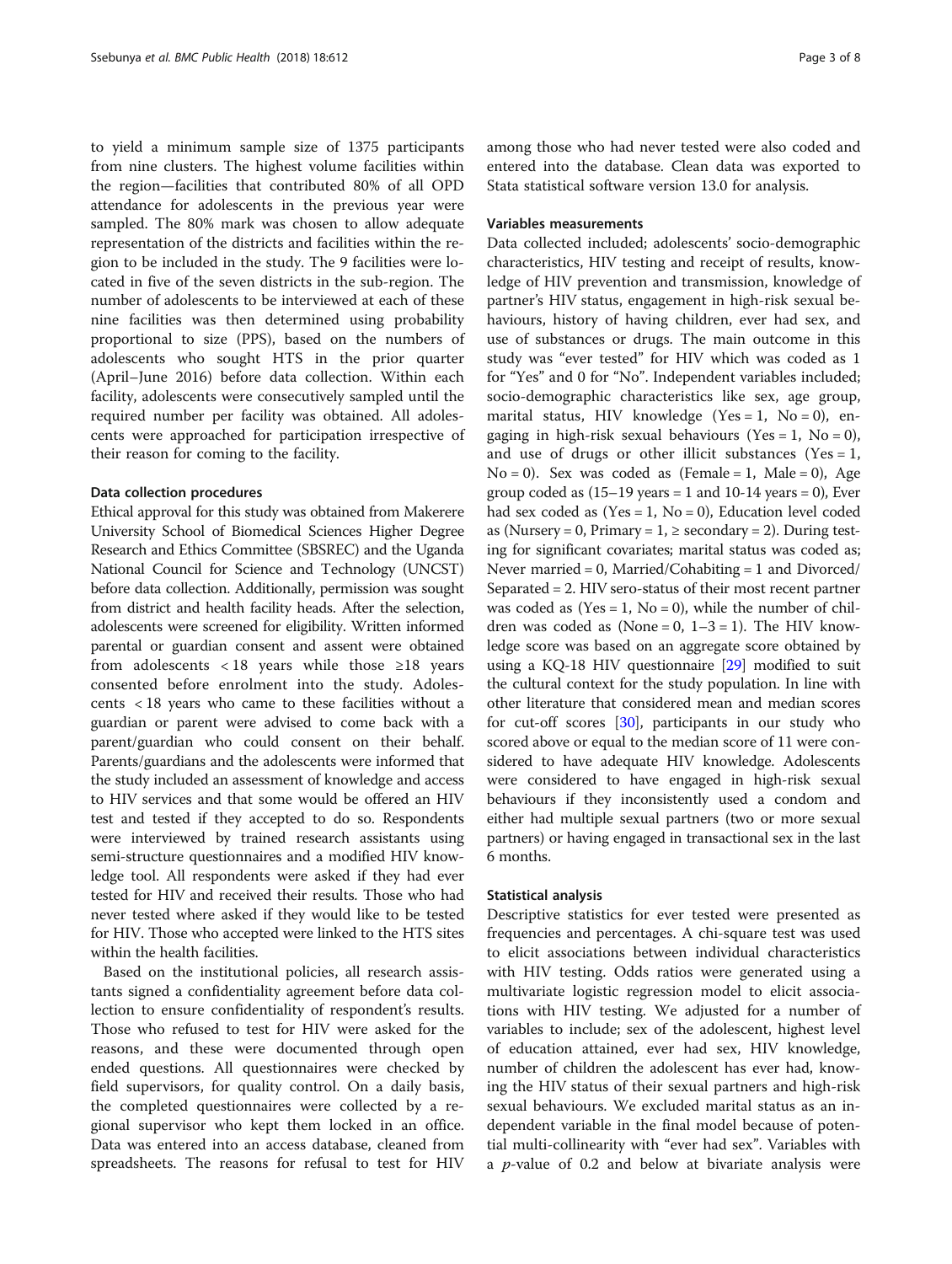entered into the multivariate models. Model parsimony was ensured by using the backward stepwise modelling and the likelihood ratio test between the full and restricted models. The model that yielded the highest variability in explaining the predicted variable (ever tested) was considered as the best fit. All analyses were conducted using STATA v.13 (College Station, TX).

# Results

# Baseline characteristics of study respondents

Overall, 1481 adolescents were approached for participation and 1443 (97.4%) were enrolled—four had incomplete data for key variables including the outcome variable and were excluded from analysis. Demographic and baseline characteristics of study respondents are summarized in Table 1. The majority of adolescents (904, 62.8%) were females, aged 15–19 years (1203, 83.6%) and were married or cohabiting (526, 36.6%). The median age of study participants was  $18.0$  (iqr = 3) for both males and females. More than half of the adolescents (737, 51.2%) were in school and nearly 82% (1177) of the adolescents

Table 1 Baseline characteristics of study respondents

| Variable, $N = 1439$          |                               | N              | Percent (%) |
|-------------------------------|-------------------------------|----------------|-------------|
| Age                           | $10 - 14$                     | 236            | 16.4        |
|                               | $15 - 19$                     | 1203           | 83.6        |
| Sex                           | Males                         | 535            | 37.2        |
|                               | Females                       | 904            | 62.8        |
| Marital status                | Never married                 | 901            | 62.6        |
|                               | Married/cohabiting            | 526            | 36.6        |
|                               | Divorced/Separated            | 12             | 0.8         |
| Highest level<br>of education | No education &<br>Nursery/ECD | 354            | 24.6        |
|                               | Primary/ABEK <sup>a</sup>     | 618            | 43.0        |
|                               | $\ge$ Secondary               | 467            | 32.5        |
| Occupation                    | Student/Pupil                 | 737            | 51.2        |
|                               | Cattle keeper                 | 83             | 5.8         |
|                               | Other & None                  | 619            | 43.0        |
| Ever had children             | None                          | 1079           | 75.0        |
|                               | 1-3 children                  | 360            | 25.0        |
| Ever tested for HIV           | Yes                           | 1177           | 81.8        |
|                               | <b>No</b>                     | 262            | 18.2        |
| Uptake of HTS,<br>$n = 262$   | Yes                           | 169            | 64.5        |
|                               | <b>No</b>                     | 93             | 35.5        |
| HIV prevalence                | Positive                      | $\overline{4}$ | 2.4         |
|                               | Negative                      | 165            | 97.6        |
| Use of drugs/<br>Substances   | Yes                           | 20             | 1.4         |
|                               | <b>No</b>                     | 1419           | 98.6        |

<sup>a</sup>ABEK Alternative Basic Education for Karamoja, ECD Early Childhood Development

had ever tested for HIV and received results by the time of the interview, of whom nine (0.8%) were positive. Of the 262 adolescents who had never tested for HIV, 169 (64.5%) accepted testing, of whom four (2.4%) were HIV positive. Thus overall, 13 of the 1346 adolescents who tested (1.0%) were HIV positive. Figure [1](#page-4-0) shows key reasons why adolescents who had never tested refused to test. Among the 93 adolescents who declined testing, for the largest percentage  $(n = 25, 36.2%)$  did not offer any specific reason—they just did not want to test. Others feared testing  $(n = 17, 24.6%)$  and perceived testing to be painful ( $n = 7, 7.3\%$ ) or did not feel ready for the test  $(n = 13, 18.8\%)$ . Of the 71 sexually active adolescents who declined an HIV test, only 2 (2.8%) had engaged in highrisk sexual behaviors. A small proportion (1.4%) of adolescents reported to have ever used drugs or substances like marijuana, kuber and tobacco smoking.

# Adolescent characteristics by HIV testing status

Results in Table [2](#page-4-0) show that a much higher percentage of older adolescents 15–19 years (1051, 89.3%) ever tested for HIV and received results compared to their younger counterparts (126, 10.7%). Results further indicate that equal proportions (49.3% vs 50.7%) had ever tested for HIV among those with and without adequate HIV knowledge. A stratified analysis among sexually active adolescents ( $n = 885$ ), 85 (9.6%) had never been tested for HIV. Additionally, of the 301 adolescents who never knew the sero-status of their most recent sexual partners, 60 (19.9%) had never tested for HIV. Of the 101 adolescents who engaged in high-risk sexual behaviours, 15 (14.9%) had never tested for HIV.

# Correlates for ever tested among adolescents

Table [3](#page-5-0) highlights three statistically significant associations with HIV testing among adolescents i.e. age of the adolescent, level of education and ever had sex. Older adolescents aged  $15-19$  years had higher odds (adj.OR = 2.71, 95%) CI: 1.85, 3.96) of HIV testing compared to their younger counterparts aged 10–14 years. Attaining secondary or higher level of education was associated with increased odds of HIV testing compared to those who had no education at all; (adj.OR = 2.33, 95% CI: 1.33, 4.10). Additionally adolescents who had ever had sex were more likely to have been tested compared to those that had never; (adj.OR = 2.03, 95% CI: 1.42, 2.90). Further still, having adequate level of HIV knowledge, sex, and the parity of the adolescents i.e. whether they have ever had children or not, and engagement in high-risk sexual behaviours were not statistically significant contributors to ever been tested for HIV.

# **Discussion**

This cross-sectional study aimed to assess the prevalence and correlates of HIV testing among adolescents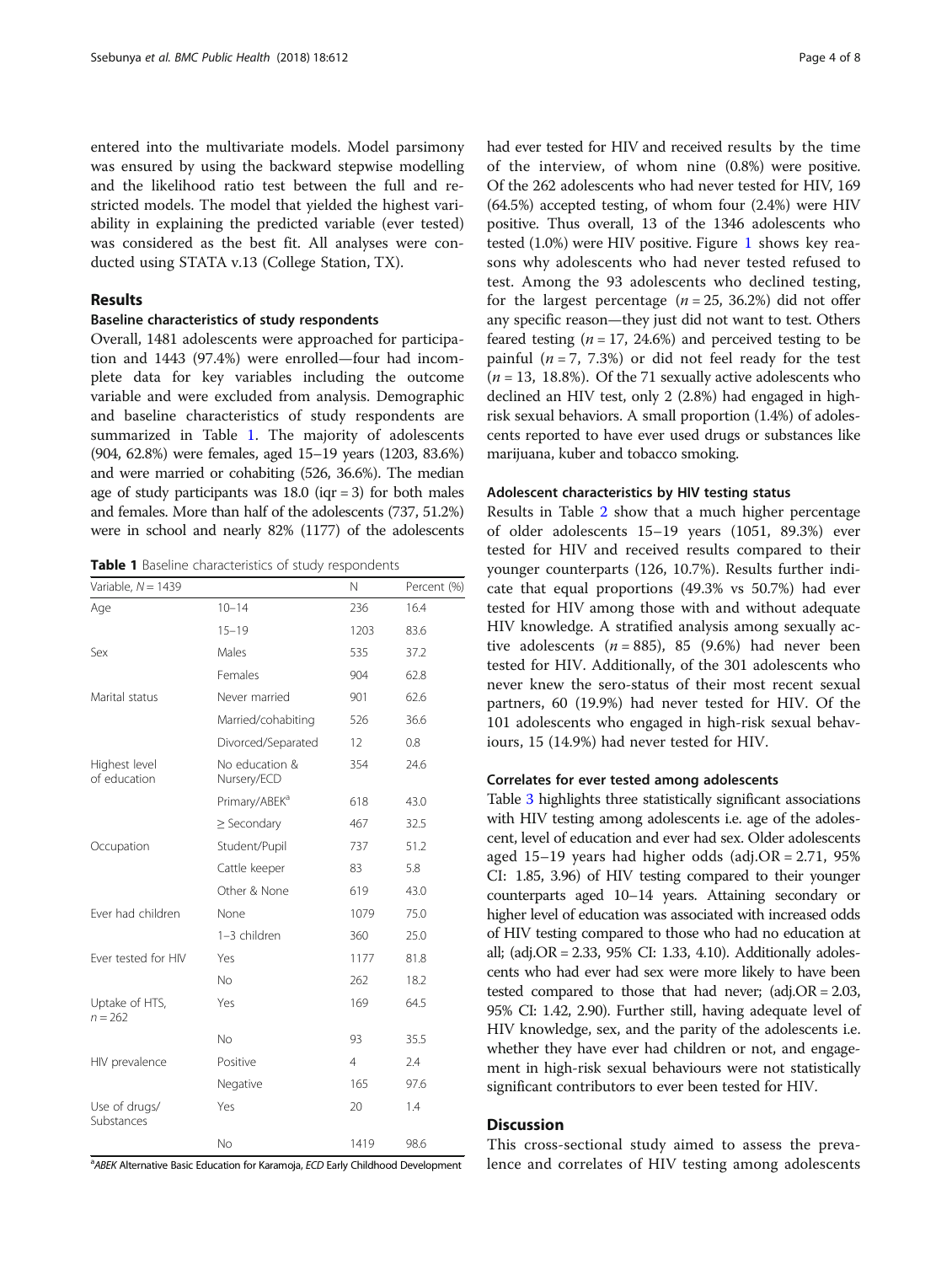<span id="page-4-0"></span>

in a post-conflict, pastoralist setting. Over 80% of the adolescents had ever tested prior to the survey, close to the UNAIDS 90% target. Overall HIV prevalence among adolescents who tested before and during the study was 1.0% – which is lower than the national HIV

prevalence among young males 15–24 years (1.9%) and females (3.8%) [[31\]](#page-7-0). However, among those who had previously not tested, the prevalence was 2.4% although these numbers were small, this highlights the need for targeted adolescent services to reach the

Table 2 Relationship between HIV testing and individual characteristics of adolescents

| Variable                                 |                      | Ever tested     |               |          |
|------------------------------------------|----------------------|-----------------|---------------|----------|
|                                          |                      | Yes, $n = 1177$ | No, $n = 262$ |          |
| Sex                                      | Male                 | 414 (35.2)      | 121(46.2)     | $0.001*$ |
|                                          | Female               | 763 (64.8)      | 141 (53.8)    |          |
| Age group                                | $10 - 14$            | 126 (10.7)      | 110(42.0)     | $0.001*$ |
|                                          | $15 - 19$            | 1051 (89.3)     | 152 (58.0)    |          |
| Adequate HIV knowledge                   | Yes                  | 580 (49.3)      | 91 (34.7)     | $0.001*$ |
|                                          | No                   | 597 (50.7)      | 171(65.3)     |          |
| Education status                         | No Education/Nursery | 288 (24.5)      | 66 (25.2)     | $0.001*$ |
|                                          | Primary/ECD          | 466 (39.6)      | 152 (58.0)    |          |
|                                          | $\geq$ Secondary     | 423 (35.9)      | 44 (16.8)     |          |
| Ever had sex                             | No                   | 377 (32.0)      | 177(67.6)     | $0.001*$ |
|                                          | Yes                  | 800 (68.0)      | 85 (32.4)     |          |
| Use of drugs or substances               | No                   | 1158 (98.4)     | 261 (99.6)    | 0.123    |
|                                          | Yes                  | 19(1.6)         | 1(0.4)        |          |
| Knows partners sero-status <sup>a</sup>  | Yes                  | 559 (69.9)      | 25 (29.4)     | $0.001*$ |
|                                          | No                   | 241 (30.1)      | 60 (70.6)     |          |
| High-risk sexual behaviours <sup>a</sup> | Yes                  | 86 (10.8)       | 15(17.7)      | 0.057    |
|                                          | No                   | 714 (89.2)      | 70 (82.3)     |          |

<sup>a</sup> Among those who have ever had sex ( $n = 885$ )

\*significance at  $p < 0.05$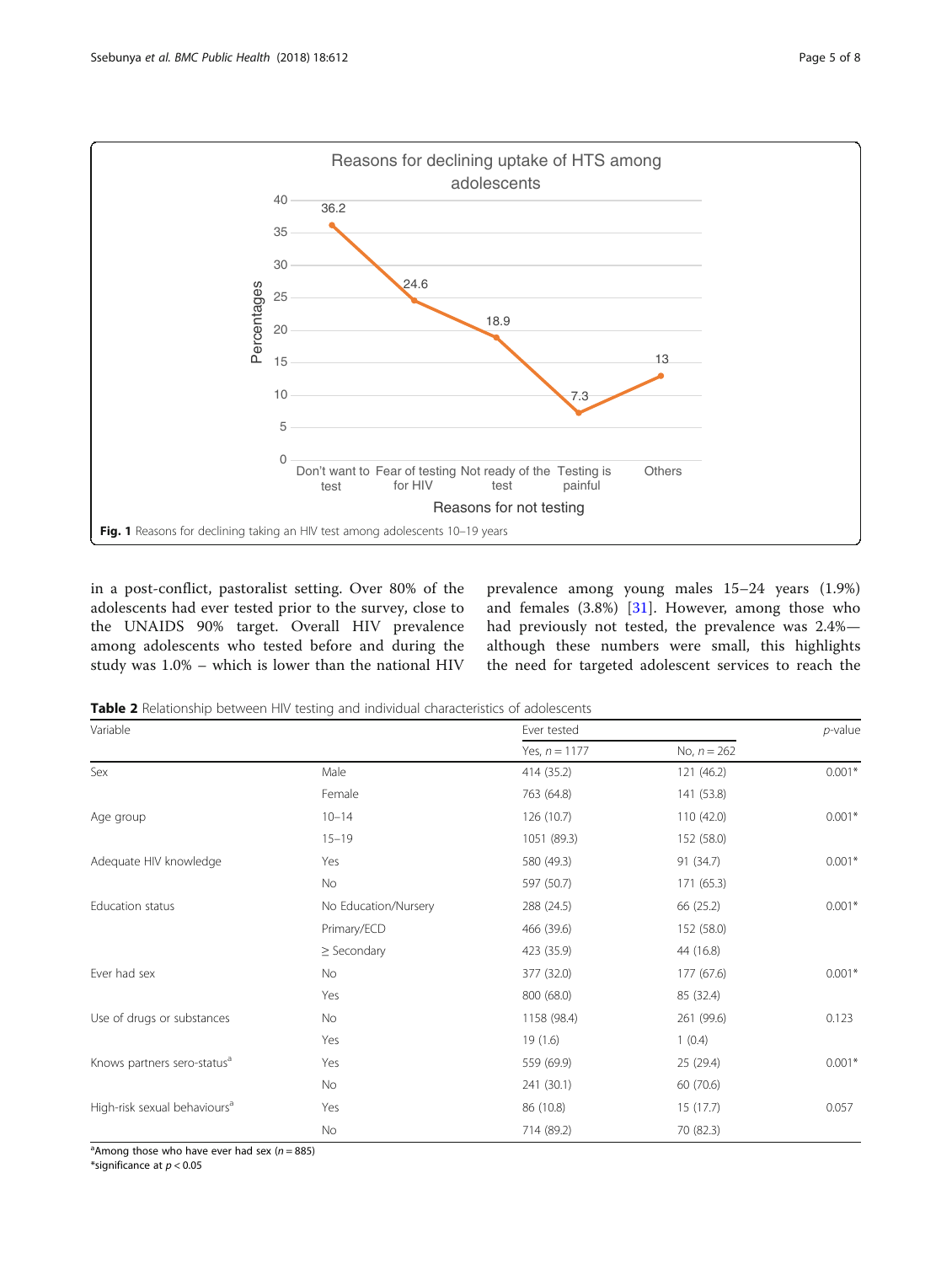| Variable                   |                       | Ever tested, $n = 1177$ | Percent (%) | Unadj.OR    | 95% CI        | adj.OR | 95% CI        | $p$ -value |
|----------------------------|-----------------------|-------------------------|-------------|-------------|---------------|--------|---------------|------------|
| Sex                        | Male                  | 414                     | 35.2        | $1.0$ (ref) |               |        |               |            |
|                            | Female                | 763                     | 64.8        | 1.58        | $1.21 - 2.07$ | 1.23   | $0.89 - 1.71$ | 0.217      |
| Age group                  | $10 - 14$             | 126                     | 10.7        | $1.0$ (ref) |               |        |               |            |
|                            | $15 - 19$             | 1051                    | 89.3        | 6.04        | $4.44 - 8.21$ | 2.71   | $1.85 - 3.96$ | $0.001*$   |
| Adequate HIV knowledge     | No                    | 597                     | 50.7        | $1.0$ (ref) |               |        |               |            |
|                            | Yes                   | 580                     | 49.3        | 1.83        | $1.38 - 2.41$ | 1.33   | $0.98 - 1.81$ | 0.07       |
| Education status           | No Education/ Nursery | 288                     | 24.5        | $1.0$ (ref) |               |        |               |            |
|                            | Primary/ECD           | 466                     | 39.6        | 0.70        | $0.51 - 0.97$ | 1.14   | $0.91 - 2.20$ | 0.126      |
|                            | $\ge$ Secondary       | 423                     | 35.9        | 2.20        | $1.46 - 3.32$ | 2.33   | $1.33 - 4.10$ | $0.003*$   |
| Ever had Sex               | No.                   | 377                     | 32.0        | $1.0$ (ref) |               |        |               |            |
|                            | Yes                   | 800                     | 68.0        | 4.42        | $3.32 - 5.88$ | 2.03   | $1.42 - 2.90$ | $0.001*$   |
| Use of drugs or substances | No.                   | 1158                    | 98.4        | $1.0$ (ref) |               |        |               |            |
|                            | Yes                   | 19                      | 1.6         | 4.28        | $0.57 - 32.1$ | 2.19   | $0.27 - 17.4$ | 0.460      |
|                            |                       |                         |             |             |               |        |               |            |

<span id="page-5-0"></span>Table 3 Correlates of Ever tested for HIV among study respondents

\*Significance at  $p < 0.05$ 

remaining undiagnosed HIV infections as we approach the first 90% target.

Our study shows much higher HIV testing among adolescents than the 2016 Uganda demographic health survey (UDHS) [[32](#page-7-0)] and in other studies elsewhere [\[21](#page-6-0), [33](#page-7-0)]. This community was ravaged by tribal conflicts for over a decade, however, the post-conflict phase and stability led to prioritization of the region and more focused interventions from development partners and implementers, which may explain the much higher coverage and uptake of testing among adolescents in this region [\[34](#page-7-0)]. However, despite the high uptake, there is need to sustain these efforts given the significant proportion of adolescents who tested positive among those who had never tested.

Age, level of education, and ever had sex were significantly associated with higher levels of HIV testing. Older adolescents aged 15–19 years had higher odds of HIV testing. In this setting, older adolescents especially boys, take on the role of warriors and looking after cattle and are thus more mobile and probably more likely to access health services. Older adolescents also have more autonomy and decision making powers including health seeking and are also more likely to be sexually active due to the culture of early marriages in this community. This trend has also been documented in other studies [[18,](#page-6-0) [35](#page-7-0)] and highlights the need to mitigate the barriers in accessing HIV testing services in the younger age groups. Whereas the younger adolescents may not be sexually active yet, they should also be targeted for testing given the potential for perinatally transmitted HIV infection [[36,](#page-7-0) [37\]](#page-7-0).

Adolescents who have ever had sex were more likely to have tested for HIV than those who had not. This result could indicate a higher desire among sexually active adolescents to know their sero-status following sexual

exposure or prior to sexual encounters. Evidence shows a higher likelihood of HIV testing among individuals who have been exposed to risk behaviors including unprotected sexual encounters and sexually transmitted infections [[38](#page-7-0)–[40](#page-7-0)]. This finding also underscores the need to also target adolescents who have never had any sexual encounter but could be infected due to perinatal exposure.

It is not surprising that adolescents with higher education were more likely to have been tested for HIV since several service providers offer HTS outreaches and door-to-door HIV testing in communities including schools [[41,](#page-7-0) [42\]](#page-7-0).

The high level of stigma towards HIV/AIDS that has been reported in this setting may explain the > 30% refusal to test among adolescents who had never tested [[21,](#page-6-0) [43\]](#page-7-0). Adolescent tailored communication strategies including mitigating of stigma in conflict and mobile communities could increase uptake of HIV services.

# Limitations

Our study had several limitations. First the study was facility based and thus excluded those that might have barriers to accessing health facilities in general—this could over-estimate the uptake of HIV testing. Secondly adolescents who tested early in their life but remained sexually active with partners of unknown HIV status were not retested in this study. Finally, adolescents whose guardians did not consent were excluded however this was a very small number  $\left($  < 12) among the thousands interviewed and could thus not have significantly influenced the findings. We recommend further research to explore mechanisms of enhancing efficiency for HTS by improving the targeting of HIV testing to adolescents at high risk of HIV infection.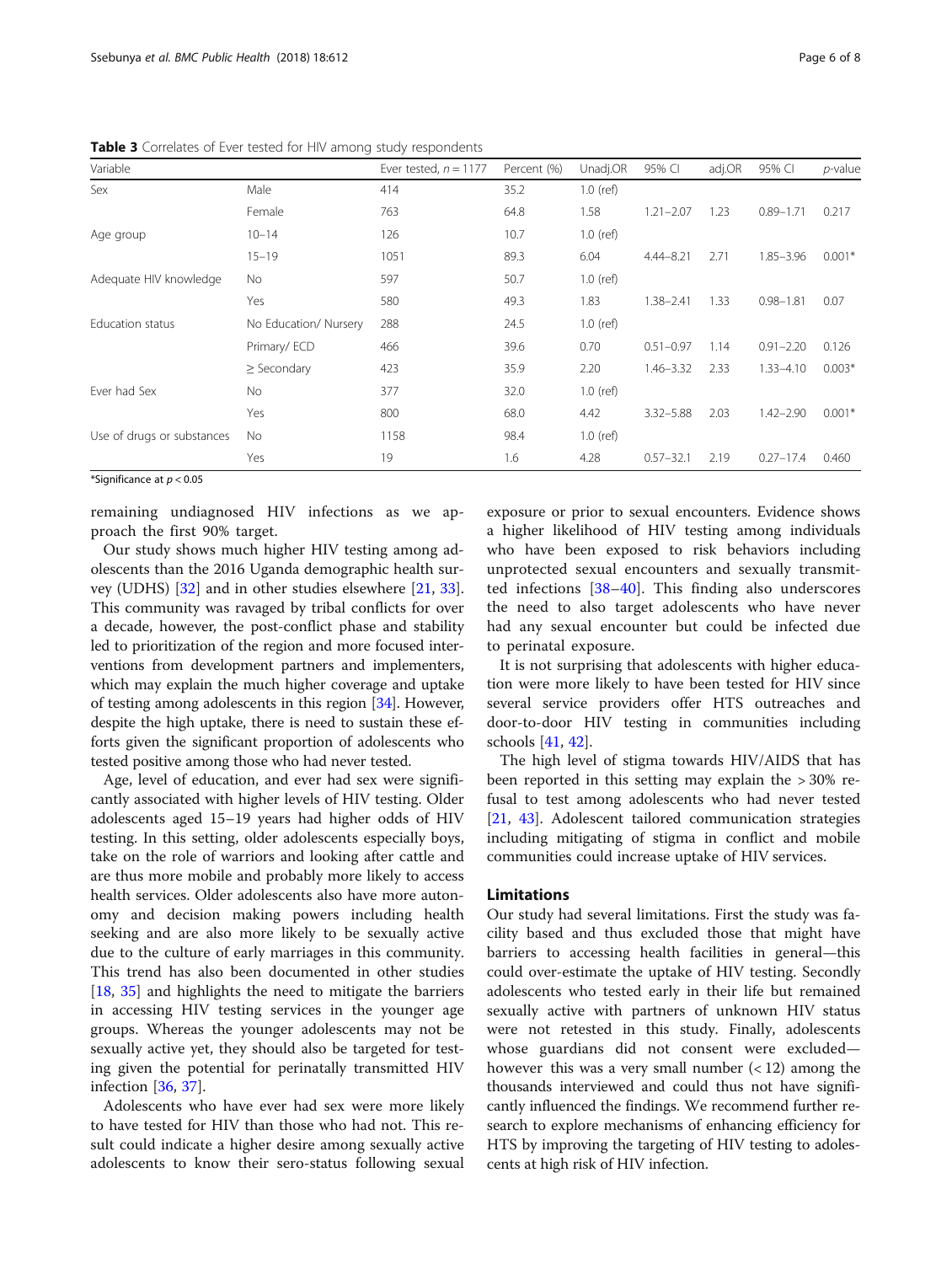# <span id="page-6-0"></span>Conclusion

Awareness of HIV status and uptake of HTS among adolescents in this hard-to-reach post-conflict pastoralist region was high and close to the global UNAIDS target of the first 90. However, the HIV prevalence of 2.4% among those that had never tested and accepted to be tested highlights the need for targeted and risk-based testing to reach the undiagnosed HIV-infected adolescents.

#### Abbreviations

ANC: Antenatal care; HIV: Human immunodeficiency virus; HTS: HIV testing Services; MCH: Maternal Child Health; OPD: Out Patient Department; SMC: Safe Medical male circumcision; UNAIDS: Joint United Nations Programme on HIV/AIDS

#### Acknowledgements

Special and heartfelt thanks to Joseph Kayizzi and Nelson Mugume who ensured that data collection is carried out as per protocol and Henry Balwa who ensure the study has all the necessary regulatory requirements. Additional thanks to UNICEF for the support of the Karamoja project implemented by Baylor-Uganda within which we obtained data to write this paper. I also affirm that all the listed authors have contributed significantly to the work in this manuscript.

#### Availability of data and materials

The datasets used and/or analysed during the current study are available from the corresponding author on reasonable request.

#### Authors' contributions

Contributed to the study design: RNS, GPK, AK. Analysed the data and wrote first draft: RNS. Contributed to the analysis and interpretation of the data: RKW. Contributed to writing of the paper and all revisions: HL, RKW, LN, GPK, PNN and AK. All authors read and approved the final manuscript.

#### Ethics approval and consent to participate

This study received institutional review board clearance from the Makerere University School of Biomedical science Higher Research and Ethics Committee (SBSREC) and Uganda National Council for Science and Technology (UNCST). All respondents provided informed consent and assent before enrolment into the study.

## Competing interests

The authors declare that they have no competing interests.

# Publisher's Note

Springer Nature remains neutral with regard to jurisdictional claims in published maps and institutional affiliations.

#### Author details

<sup>1</sup>Baylor College of Medicine Children's Foundation, Mulago Hospital Complex, P.O. Box 72052, Clock Tower, Kampala, Uganda. <sup>2</sup>School of Public Health, Makerere University, College of Health Sciences, Kampala, Uganda.

#### Received: 17 October 2017 Accepted: 4 May 2018 Published online: 10 May 2018

#### References

- 1. UNICEF. Turning the tide against AIDS will require more concentrated focus on adolescents and young people. 2016, Available at: [https://data.unicef.](https://data.unicef.org/topic/hivaids/adolescents-young-people) [org/topic/hivaids/adolescents-young-people/.](https://data.unicef.org/topic/hivaids/adolescents-young-people) Accessed 22 June 2017.
- 2. UNAIDS, AIDS by the numbers. 2016, Available at: [http://www.unaids.org/](http://www.unaids.org/sites/default/files/media_asset/AIDS-by-the-numbers-2016_en.pdf) [sites/default/files/media\\_asset/AIDS-by-the-numbers-2016\\_en.pdf.](http://www.unaids.org/sites/default/files/media_asset/AIDS-by-the-numbers-2016_en.pdf) Accessed 26 June 2017.
- 3. UNAIDS, All in to end adolescent AIDS. 2015, Available at: [http://www.](http://www.unaids.org/sites/default/files/media_asset/20150217_ALL_IN_brochure.pdf) [unaids.org/sites/default/files/media\\_asset/20150217\\_ALL\\_IN\\_brochure.pdf.](http://www.unaids.org/sites/default/files/media_asset/20150217_ALL_IN_brochure.pdf) Accessed on 27 June 2017.
- 4. UNAIDS, Global AIDS update 2016, Available at: [http://www.unaids.org/sites/](http://www.unaids.org/sites/default/files/media_asset/global-AIDS-update-2016_en.pdf) [default/files/media\\_asset/global-AIDS-update-2016\\_en.pdf.](http://www.unaids.org/sites/default/files/media_asset/global-AIDS-update-2016_en.pdf) Accessed on 24 June 2017.
- 5. UNAIDS and UNICEF. All in to end Adolescent AIDS epidemic, progress report. Available at: [http://www.unaids.org/sites/default/files/media\\_asset/](http://www.unaids.org/sites/default/files/media_asset/ALLIN2016ProgressReport_en.pdf) [ALLIN2016ProgressReport\\_en.pdf](http://www.unaids.org/sites/default/files/media_asset/ALLIN2016ProgressReport_en.pdf). Accessed on 22 June 2017.
- 6. UNICEF, Impact of conflict. 2005. Available at: [https://www.unicef.org/](https://www.unicef.org/emerg/files/Impact_conflict_women.pdf) [emerg/files/Impact\\_conflict\\_women.pdf](https://www.unicef.org/emerg/files/Impact_conflict_women.pdf). Accessed on 20 June 2017.
- 7. Muhwezi WW, Kinyanda E, Mungherera M, Onyango P, Ngabirano E, Muron J, et al. Vulnerability to high risk sexual behaviour (HRSB) following exposure to war trauma as seen in post-conflict communities in eastern Uganda: a qualitative study. Confl Heal. 2011;5(1):22.
- 8. Atwood KA, Kennedy SB, Babu EM, Nagbe W, Seekey W, Sirleaf P, et al. Transactional sex among youths in post-conflict Liberia. J Health Popul Nutr. 2011;29(2):113–22.
- 9. UNFPA, Adolescent girls in disaster & conflict: interventions for improving access to sexual and reproductive health services 2016. Available at: [http://www.unfpa.org/sites/default/files/pub-pdf/UNFPA-Adolescent\\_Girls\\_](http://www.unfpa.org/sites/default/files/pub-pdf/UNFPA-Adolescent_Girls_in_Disaster_Conflict-Web.pdf) [in\\_Disaster\\_Conflict-Web.pdf.](http://www.unfpa.org/sites/default/files/pub-pdf/UNFPA-Adolescent_Girls_in_Disaster_Conflict-Web.pdf) Accessed on 3 July 2017.
- 10. UNAIDS, How AIDS changed everything—MDG6: 15 years, 15 lessons of hope from the AIDS response. 2015. Available at: [http://www.unaids.org/](http://www.unaids.org/sites/default/files/media_asset/MDG6Report_en.pdf) [sites/default/files/media\\_asset/MDG6Report\\_en.pdf.](http://www.unaids.org/sites/default/files/media_asset/MDG6Report_en.pdf) Accessed 16 June 2017.
- 11. Mafigiri R, Matovu JKB, Makumbi FE, Ndyanabo A, Nabukalu D, Sakor M, et al. HIV prevalence and uptake of HIV/AIDS services among youths (15–24 years) in fishing and neighboring communities of Kasensero, Rakai District, south western Uganda. BMC Public Health. 2017;17(1):251.
- 12. Swenson RR, Rizzo CJ, Brown LK, Payne N, DiClemente RJ, Salazar LF, et al. Prevalence and correlates of HIV testing among sexually active African American adolescents in four U.S. cities. Sex Transm Dis. 2009;36(9):584–91.
- 13. Musumari PM, Tangmunkongvorakul A, Srithanaviboonchai K, Yungyuankul S, Techasrivichien T, Suguimoto SP, et al. Prevalence and correlates of HIV testing among young people enrolled in non-formal education centers in urban Chiang Mai, Thailand: a cross-sectional study. PLoS One. 2016;11(4):e0153452.
- 14. Helleringer S, Kohler HP, Frimpong JA, Mkandawire J, et al. J Acquir Immune Defic Syndr. 2009;51(2):185–93.
- 15. Khawcharoenporn T, Chunloy K, Apisarnthanarak A. Uptake of HIV testing and counseling, risk perception and linkage to HIV care among Thai university students. BMC Public Health. 2016;16(1):556.
- 16. Center KE, Gunn JKL, Asaolu IO, Gibson SJ, Ehiri JE. Contraceptive use and uptake of HIV-testing among sub-Saharan African women. PLoS One. 2016;11(4):e0154213.
- 17. Govindasamy D, Ferrand RA, Wilmore SM, Ford N, Ahmed S, Afnan-Holmes H, et al. Uptake and yield of HIV testing and counselling among children and adolescents in sub-Saharan Africa: a systematic review. J Int AIDS Soc. 2015;18(1):20182.
- 18. Asaolu IO, Gunn JK, Center KE, Koss MP, Lwelunmor JI, Ehiri JE. Predictors of HIV testing among youth in sub-Saharan Africa: a cross-sectional study. PLoS One. 2016;11(10):e0164052.
- 19. Madiba S, Mokgatle M. "Students want HIV testing in schools" a formative evaluation of the acceptability of HIV testing and counselling at schools in Gauteng and north west provinces in South Africa. BMC Public Health. 2015;15:388.
- 20. Bodika SM, Lekone PE, Loeto P, Alwano MG, Zulu TC, Kim E, et al. Prevalence of HIV testing and counseling and associated factors among secondary school students in Botswana. Int J Adolesc Med Health. 2016;28:149.
- 21. Kitara DL, Aloyo J. HIV/AIDS stigmatization, the reason for poor access to HIV counseling and testing (HCT) among the youths in Gulu (Uganda). Afr J Infect Dis. 2012;6(1):12–20.
- 22. Nakimuli-Mpungu E, Alderman S, Kinyanda E, Allden K, Betancourt TS, Alderman JS, et al. Implementation and scale-up of psycho-trauma centers in a post-conflict area: a case study of a private–public Partnership in Northern Uganda. PLoS Med. 2013;10(4):e1001427.
- 23. O'Laughlin KN, Kasozi J, Walensky RP, Parker RA, Faustin ZM, Doraiswamy S, et al. Clinic-based routine voluntary HIV testing in a refugee settlement in Uganda. J Acquir Immune Defic Syndr. 2014;67(4):409–13.
- 24. AMICAALL, Comprehensive baseline survey on HIV/aids among young people (10–24 years) in KARAMOJA sub-region. 2016. Available at: [http://www.amicaalluganda.org/wp-content/uploads/2017/05/AMICAALL-](http://www.amicaalluganda.org/wp-content/uploads/2017/05/AMICAALL-Baseline-Survey-FINAL-WEB.pdf)[Baseline-Survey-FINAL-WEB.pdf.](http://www.amicaalluganda.org/wp-content/uploads/2017/05/AMICAALL-Baseline-Survey-FINAL-WEB.pdf) Accessed on 4 July 2017.
- 25. Ministry of Health, MoH, Uganda AIDS Indicator survey (UAIS). 2011. Available at: [http://health.go.ug/docs/UAIS\\_2011\\_REPORT.pdf](http://health.go.ug/docs/UAIS_2011_REPORT.pdf). Accessed on 30 July 2017.